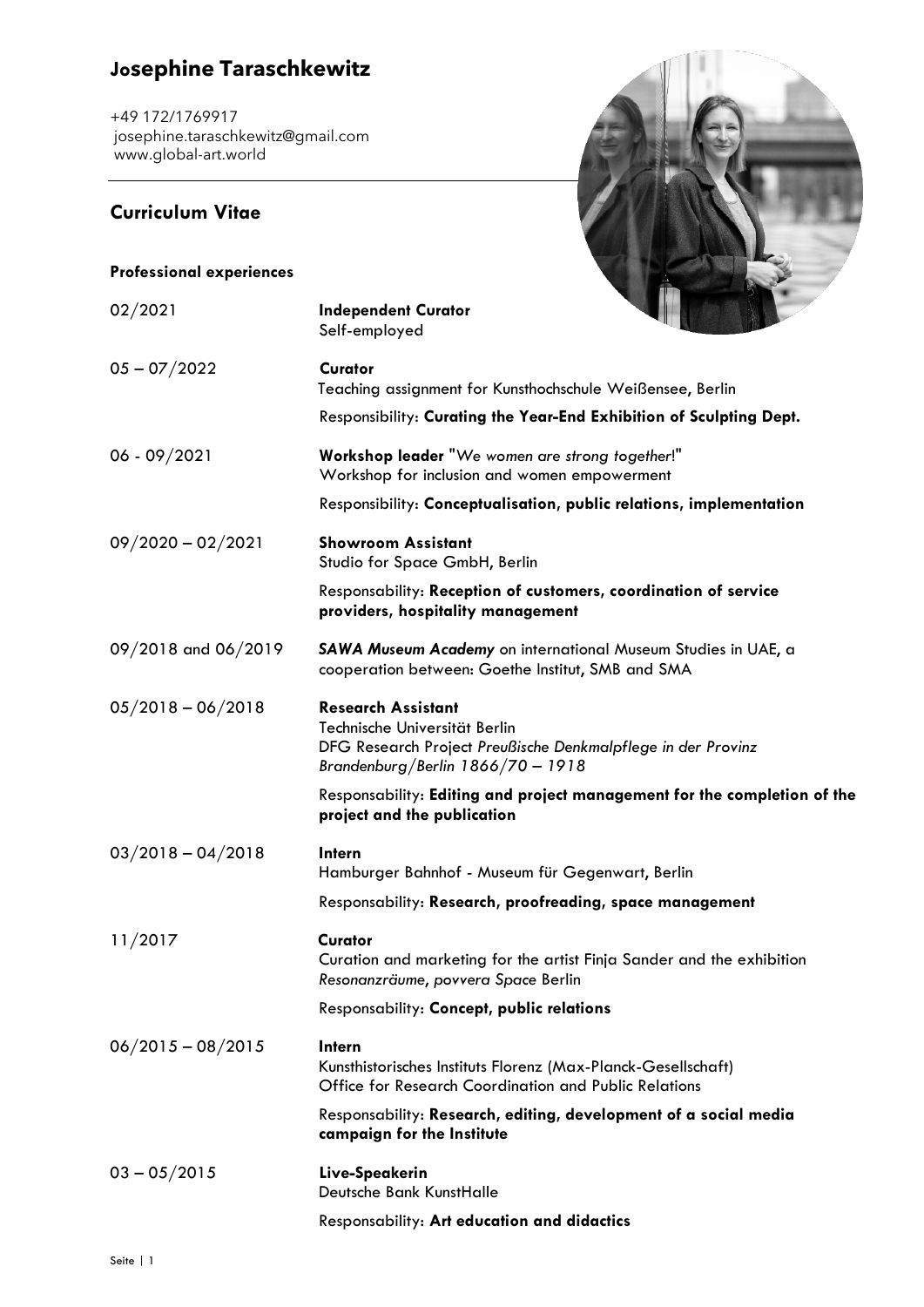# **Josephine Taraschkewitz**

+49 172/1769917 [josephine.taraschkewitz@gmail.com](mailto:josephine.taraschkewitz@gmail.com) [www.global-art.world](http://www.global-art.world/)

| $07/2014 - 06/2015$ | <b>Student Assistant</b><br>Technische Universität Berlin<br>DFG Research Project Preußische Denkmalpflege in der Provinz<br>Brandenburg/Berlin $1866/70 - 1918$ |
|---------------------|------------------------------------------------------------------------------------------------------------------------------------------------------------------|
|                     | Responsability: Maintenance of the object database                                                                                                               |
| 07/2014             | Curating<br>Concept and realization of the photographic exhibition Paraguay - Corazón<br>de Sudamérica, Berlin                                                   |
| $04/2014 - 09/2014$ | Intern in Art Gallery<br>Galería Animal                                                                                                                          |
|                     | Responsability: Customer reception and advice                                                                                                                    |

| <b>Training and studies</b> |  |  |  |
|-----------------------------|--|--|--|
|-----------------------------|--|--|--|

| $04/2016 - 03/2020$ | M.A. Art History in a Global Context (Grade: 1,9)<br>Freie Universität Berlin                                                                                                                        |
|---------------------|------------------------------------------------------------------------------------------------------------------------------------------------------------------------------------------------------|
| $10/2011 - 06/2015$ | <b>B.A. Culture and Technology - Art Science (Grade: 1,3)</b><br>Technische Universität Berlin                                                                                                       |
| $02/2013 - 12/2013$ | Study abroad within the framework of the exchange year<br>(Scholarship holder of the Technical University of Berlin)<br>Pontificia Universidad Católica de Chile, Faculty: Philosophy and Aesthetics |
| $08/2003 - 06/2010$ | <b>German-French Baccalaureate (Grade 1,2)</b><br>French Gymnasium Romain-Rolland, Berlin                                                                                                            |
| $08/2007 - 02/2008$ | Six-month student exchange in France, Paris                                                                                                                                                          |

**Volunteer**

| $2008 - 2013$       | Group leadership in youth work<br>Evangelische Jungenschaft Wedding (Berlin)           |
|---------------------|----------------------------------------------------------------------------------------|
|                     | Responsability: Organization of leisure and children's trips                           |
| $09/2015 - 02/2016$ | Volunteer service with kulturweit<br>Deutsche Unesco-Kommission in Uruguay, Montevideo |
|                     | Responsability: Maintenance of the website, conception of flyers                       |
| $2018 - 2021$       | Mentor - accompaniment of refugees<br>Inssan e.V. and Start with a Friend e.V.         |